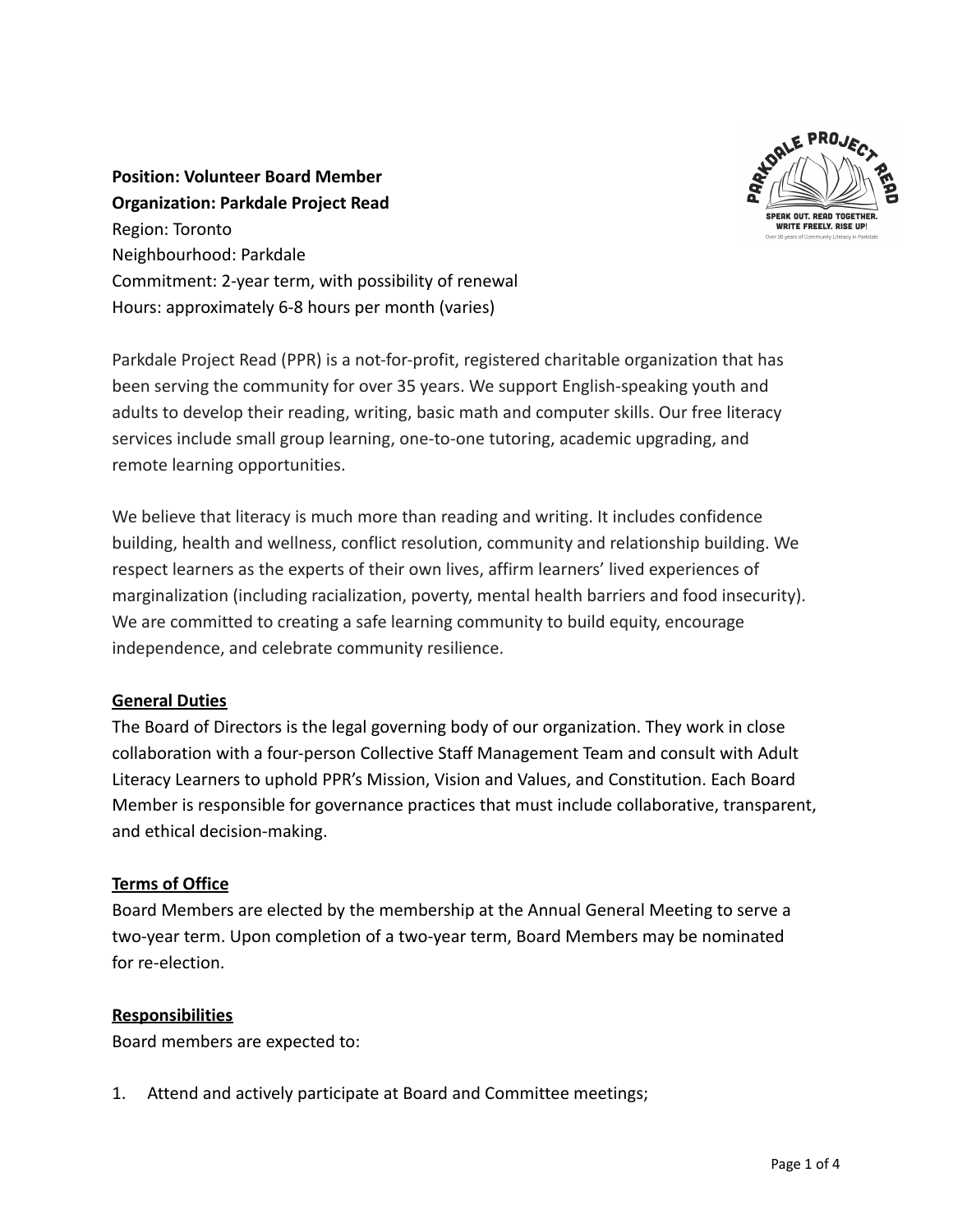2. Work collaboratively with the Collective to develop and implement effective fundraising strategies to build capacity and sustainability;

3. Support the development and/or fulfillment of PPR's Strategic Plan and monitor overall progress of the organization's financial budget, administrative and programming goals;

4. Participate in the Annual General Meeting and present Annual Reports, and other business items, to the General Membership;

5. Review organizational policies in collaboration with the Collective, as needed;

6. Represent PPR at community gatherings and fundraising events, as needed.

# **Time Commitment and Expectations**

The total estimated volunteer time commitment is approximately 6-8 hours per month, this varies depending on the number of scheduled committee meetings and organizational events.

All Board members must attend the monthly Board meeting which are usually 2 hours long and are held in the evening, on the last Wednesday of the month. Board Committee work is not mandatory but is encouraged. Board committees meet monthly, bi-monthly, or on an ad hoc basis.

During COVID-19, meetings will be held virtually in accordance with Public Health Measures.

# **Qualifications**

·

The Board welcomes applications from people with a diverse set of skills and lived experiences. To serve as Board Member, you must meet the following requirements:

- Be 18 years old or older
- Be an active member of PPR and/or have an interest in the Parkdale community
- Demonstrate an understanding of how to work within an Anti-Oppression and Social Justice framework;
- Have experience in Community Development and/or Community-based Learning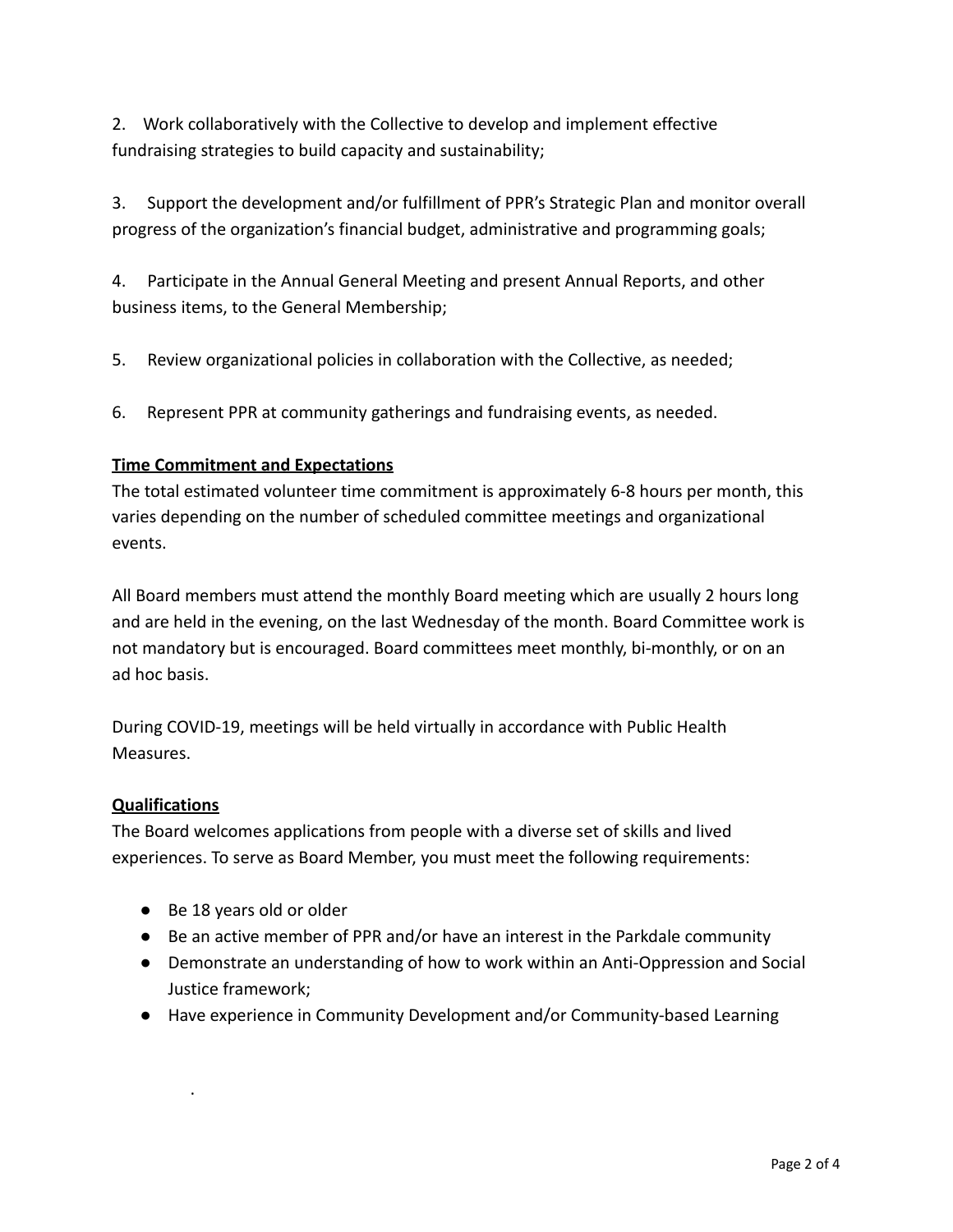# **Skill Sets and Assets**

Previous board and governance experience is an asset, but not required. We are currently seeking applicants with knowledge and/or skills in the following areas:

- Adult Literacy and/or Adult Education
- Fundraising/Fund Development for Non-Profits
- Financial Knowledge, especially pertaining to charitable organizations
- Human Resource Management
- Legal Knowledge

### **Access and Equity**

The Board of Directors of Parkdale Project Read is committed to an Anti-Oppressive practice that recognizes the impact of systems of racial, colonial, gendered, economic, and other forms of power, both on the Board itself and in the broader PPR community. This includes - but is not limited to - ongoing awareness of and justice for anti-Black and anti-Indigenous racism, Truth and Reconciliation, disability justice, queer and trans rights, and all other marginalized social and political identities and experiences.

We work to ensure access and equity in all aspects of our governance, policy development, processes, and practices. In our efforts to be reflective of the communities we serve, we encourage individuals from equity-seeking groups to apply.

# **APPLICATION PROCESS**

Deadline to apply is **August 5, 2022 at 5:00 PM**, **however we encourage you to apply as soon as possible**, as we will review all applications immediately. Interviews will be conducted on an on-going basis, throughout the summer.

Please send a resume and cover letter, including responses to the questionnaire (below) to:

| Email:   | directors@parkdaleprojectread.org     |
|----------|---------------------------------------|
| Subject: | Board of Directors - Application 2022 |

#### **Instructions for cover letter:**

All applicants must answer the following questions and include their responses in their cover letter. Please remember to attach your resume to your email.